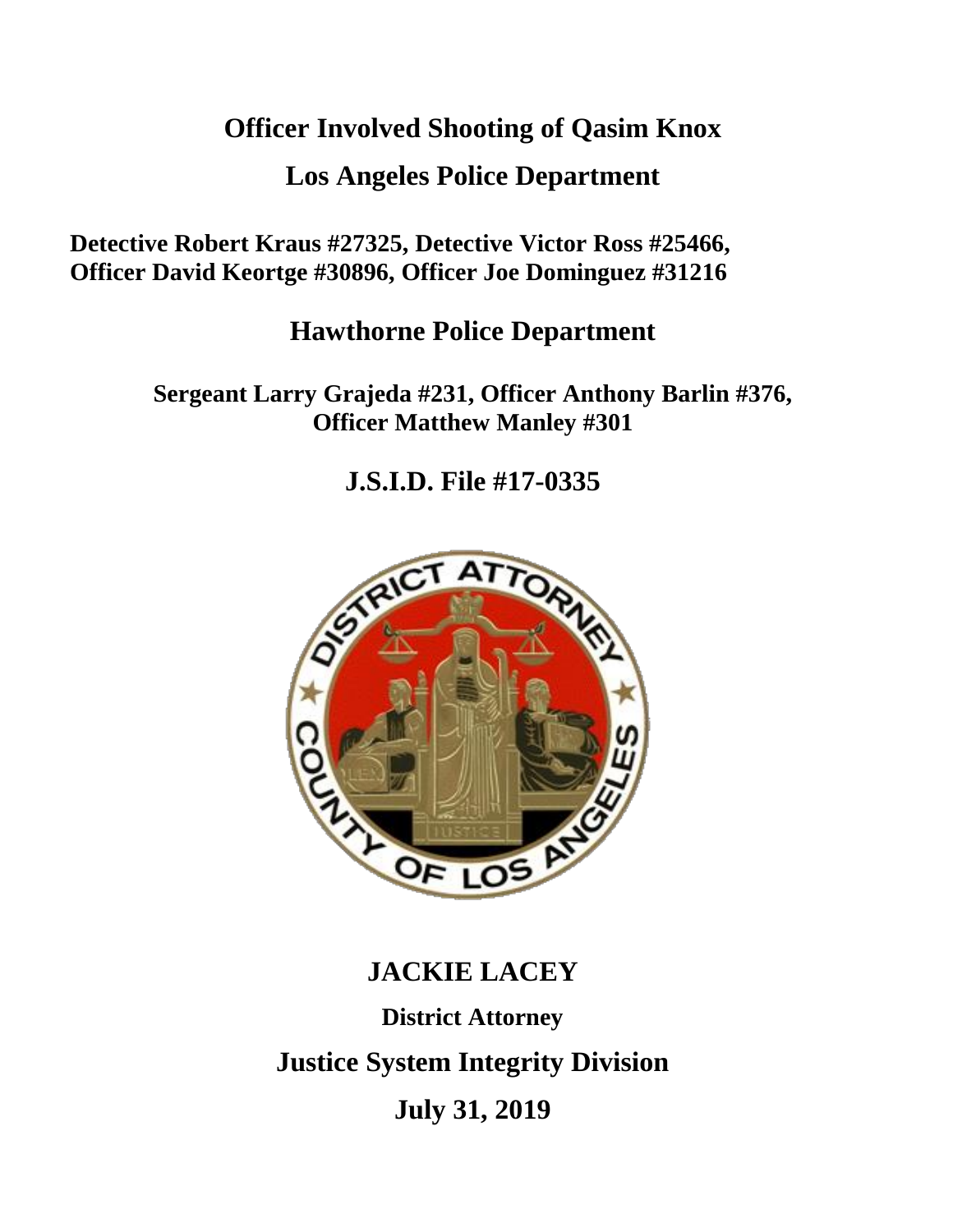#### **MEMORANDUM**

| TO:             | <b>CHIEF MICHAEL ISHI</b><br><b>Hawthorne Police Department</b><br>12501 South Hawthorne Boulevard<br>Hawthorne, California 90250                                |
|-----------------|------------------------------------------------------------------------------------------------------------------------------------------------------------------|
|                 | COMMANDER ROBERT E. MARINO<br>Los Angeles Police Department<br>Force Investigation Division<br>100 West First Street, Suite 431<br>Los Angeles, California 90012 |
| FROM:           | JUSTICE SYSTEM INTEGRITY DIVISION<br>Los Angeles County District Attorney's Office                                                                               |
| <b>SUBJECT:</b> | Officer Involved Shooting of Qasim Knox<br>J.S.I.D. File #17-0335<br>F.I.D. File # F050-17                                                                       |
| DATE:           | July 31, 2019                                                                                                                                                    |

The Justice System Integrity Division of the Los Angeles County District Attorney's Office has completed its review of the June 29, 2017, non-fatal shooting of Qasim Knox by Los Angeles Police Department (LAPD) and Hawthorne Police Department (HPD) officers. We have concluded that the officers acted lawfully in self-defense, the defense of others, and in the lawful pursuit of a fleeing felon.

The District Attorney's Command Center was notified of the shooting at approximately 12:50 p.m., on June 29, 2017. The District Attorney Response Team responded to the location. They were given a briefing regarding the circumstances surrounding the shooting and a walk-through of the scene.

The following analysis is based on investigative reports, audio recordings and transcripts of interviews, firearm analysis reports, medical records, crime scene diagrams and sketches, photographic and video evidence, and witness statements submitted to this office by the LAPD Force Investigation Division (FID). Compelled statements from the involved LAPD officers were considered as part of this analysis. No compelled statements from the involved HPD officers were considered as part of this analysis.

### **FACTUAL ANALYSIS**

In May 2017, LAPD's South Bureau Homicide Division requested assistance from Robbery Homicide Division's Special Investigations Section (SIS) regarding a murder that occurred on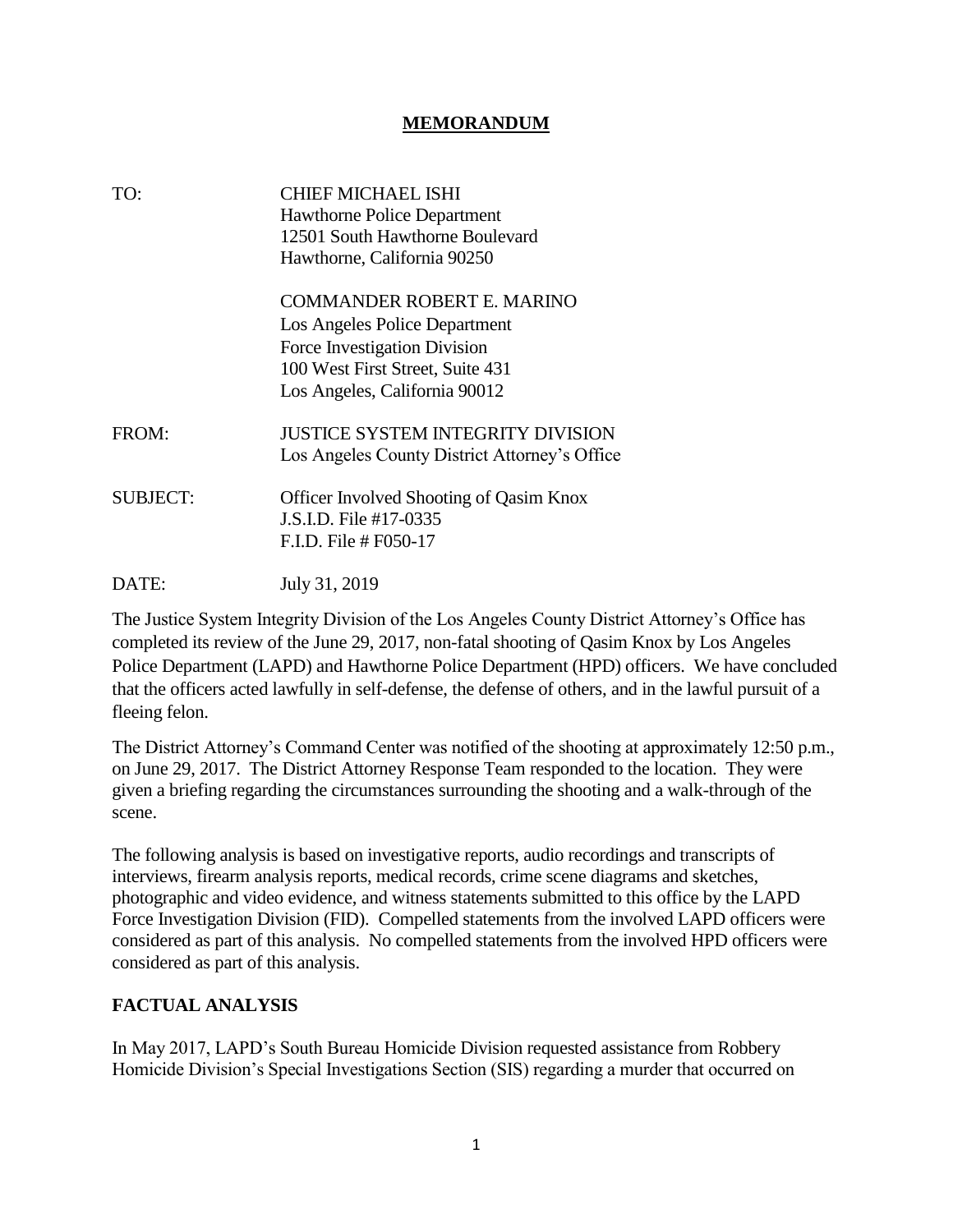March 31, 2017. Four suspects, Devonta Willis, Christopher Nicholson, Reginald Williams and Qasim Knox, were ultimately identified as suspects in the homicide.

SIS plainclothes detectives initiated surveillance on three of these suspects, Willis, Nicholson and Knox. The fourth suspect, Williams, was in custody on an unrelated charge. SIS Detective Christopher Luna assessed each of the three suspects, and concluded that Knox possessed the highest propensity for violence based upon his active membership in the Fruit Town Brim gang, criminal history, his violation of his active parole conditions by having ammunition in his bedroom, absconding from parole, and his frequent posts of photographs of himself in possession of firearms on Facebook.<sup>1</sup> Due to Knox's history of violence and continued display of armament, Luna determined that SIS would apprehend the other two suspects first, and save Knox for last.<sup>2</sup>

Knox had been observed by SIS detectives driving a blue Nissan Rogue on Monday, June 26, 2017, and search warrants were obtained to ping Knox' cellphone and place a Global Positioning System (GPS) tracking device on the vehicle. A tracker was placed on the Nissan Rouge to assist detectives in apprehending Knox.

On Wednesday, June 28, 2017, Knox posted photographs and videos of himself in possession of a pistol. SIS Detective Daniel Nee decided to place all SIS resources towards the apprehension of Knox. Members of the Gang and Narcotics Division Fugitive Taskforce were assigned to arrest Nicholson and Willis, who were both apprehended the following morning.

On Thursday, June 29, 2017, at approximately 3:00 a.m., Luna monitored Knox's GPS tracker. The tracker placed Knox's vehicle at 11714 South Avalon Boulevard. Luna also obtained the latest social media information for Knox, and observed that Knox had posted a photograph of himself with three handguns protruding from his waistband at approximately 2:50 p.m. on June 28, 2017. Luna placed the photograph in the SIS Surveillance Worksheet.

At approximately 5:00 a.m., Nee and Luna conducted a briefing at Southeast Station for all personnel involved in the operation to apprehend Knox. Luna provided all attendees with the SIS Surveillance Worksheet, and discussed background information on Knox and the murder with the group. Nee advised that the tactical plan was to conduct surveillance of Knox's residence and vehicle, positively identify Knox and then apprehend him. If Knox were to enter the vehicle and drive away, SIS detectives would attempt to conduct a Vehicle Containment Technique (VCT) to stop the vehicle.<sup>3</sup> If that was not feasible or failed, uniform SWAT officers would be called in to conduct a felony traffic stop and take Knox into custody. LAPD SIS Detectives Robert Kraus and Victor Ross were present at this briefing. Metropolitan Division Special Weapons and Tactics (SWAT) Officers David Keortge and Joseph Dominguez were also present at the briefing.<sup>4</sup> In

.

 $\overline{\phantom{a}}$ 

4

<sup>1</sup> Facebook is a social media platform which allows users to post photographs, videos and statements, as well as share media content with other users.

 $2$  A probable cause arrest warrant was issued for Knox on June 28, 2017, signed by the Honorable Alison M. Estrada.

<sup>&</sup>lt;sup>3</sup> The VCT is a tactic used by members of SIS to affect the arrest of a suspect who is in a moving vehicle. The VCT is deployed by SIS personnel, utilizing their assigned LAPD vehicles, to contain the suspect's vehicle and prevent escape, minimize the likelihood of a pursuit and reduce the potential threat to public safety.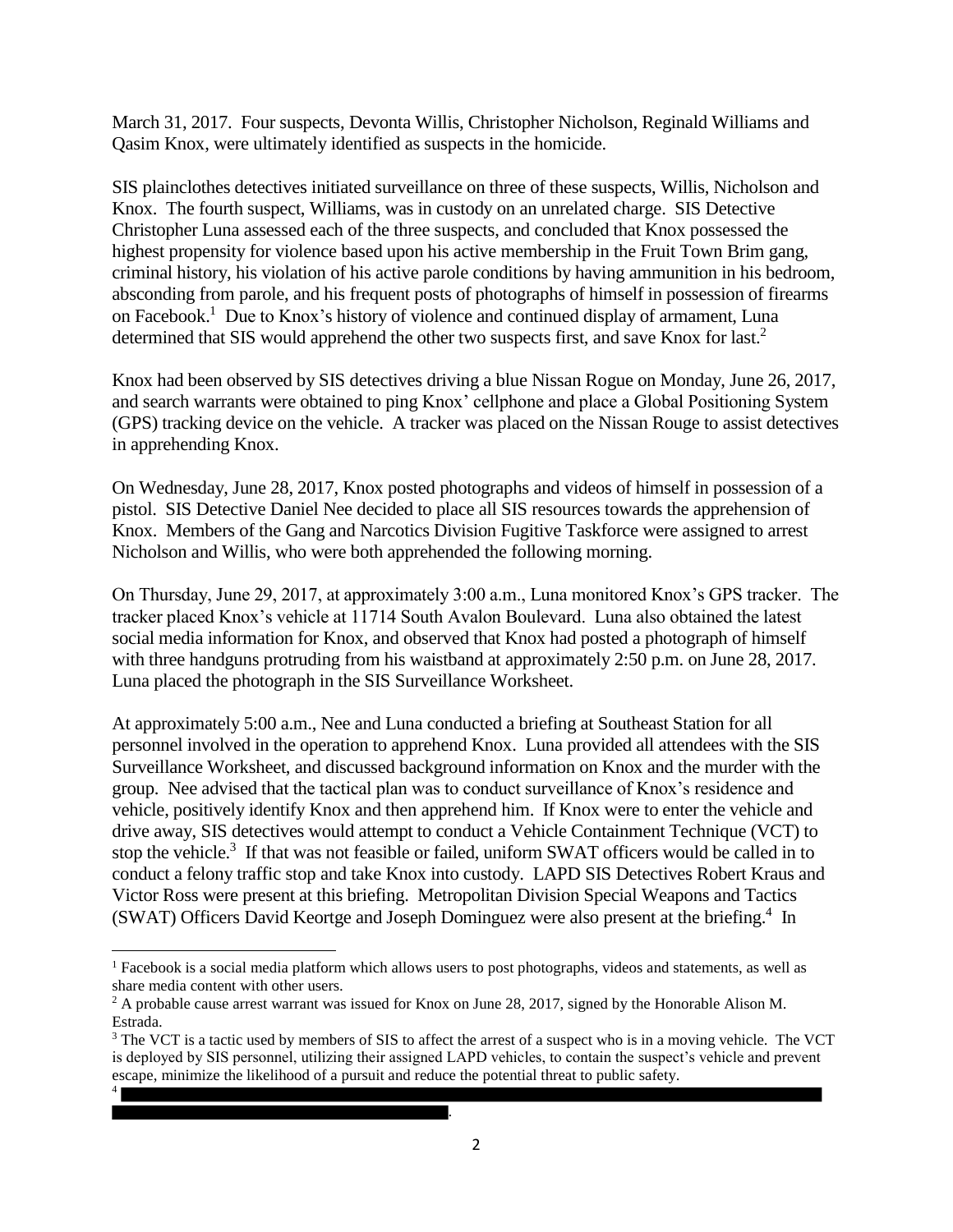addition to the briefing, Kraus contacted Air Support Division (ASD) and briefed their personnel on the operation, requesting their assistance. At the conclusion of the briefing, SIS detectives drove to 11714 South Avalon Boulevard, where they set up containment. SWAT officers staged nearby, monitoring the SIS frequency for updates. Metropolitan Division K-9 units were briefed and also joined the operation.

At 9:20 a.m., SIS Detectives Diana Herron and Corbin Rheault observed the suspect vehicle back out of the driveway of 11714 South Avalon Boulevard. Due to the vehicle's position, detectives were unable to identify the driver. They broadcast the information and followed the vehicle. Kraus notified ASD of the vehicle's movement, and requested that they respond.

As the vehicle was driven away from the location, it immediately began travelling at a high rate of speed, not stopping for stop signs or red lights, and making numerous high-speed turns and U-turns. At one point of the surveillance, SIS Detectives David Friedrich and Christopher Brazzill observed the driver's face and positively identified him as Knox. Friedrich determined Knox was the sole occupant of the vehicle, and broadcast this information to all involved unites. Based upon the erratic way the vehicle was being driven, Nee concluded Knox was conducting counter-surveillance measures to determine whether or not he was being followed, and the VCT was no longer a viable option. Nee directed SWAT officers to conduct a high-risk traffic stop.

SWAT Officers Charles Joh and Canaan Bodell responded to Nee's request to conduct a traffic stop. ASD directed Joh and Bodell to the mouth of a dead-end street, located south of the Interstate 105 freeway and North of Imperial Highway, where Knox's vehicle had been observed. K-9 Officer Aaron Algren joined them at the location. As Knox turned his vehicle and drove south toward Bodell and Joh, they activated their emergency lights to identify themselves as police officers. Knox maneuvered around their vehicle and continued southbound from the dead-end street. Bodell and Joh initiated a vehicle pursuit at the intersection of Ramona Avenue and 120<sup>th</sup> Street in the City of Hawthorne.<sup>5</sup> The pursuit terminated abruptly when Knox stopped his vehicle on Aviation Boulevard, south of El Segundo Boulevard. ASD Tactical Flight Officer Andrew Nunez observed Knox stop the vehicle, exit and flee eastbound on foot. No police vehicles were directly behind Knox's vehicle at that time to observe Knox's actions. Nunez observed Knox running east toward a six-foot high brick wall that ran adjacent to Aviation Boulevard. Nunez saw Knox throw a firearm over the wall before climbing the wall and retrieving it on the other side.<sup>6</sup> Knox walked to several buildings inside the condominium complex located on the other side of the brick wall. Nunez continuously communicated Knox's movements to the units monitoring the SIS frequency.



<sup>5</sup> ASD notified HPD that LAPD was pursuing a murder suspect at the location and HPD officers were needed to take over the pursuit.

 $\overline{\phantom{a}}$ 

<sup>&</sup>lt;sup>6</sup> A second firearm was later recovered on the ground next to the west side of the brick wall.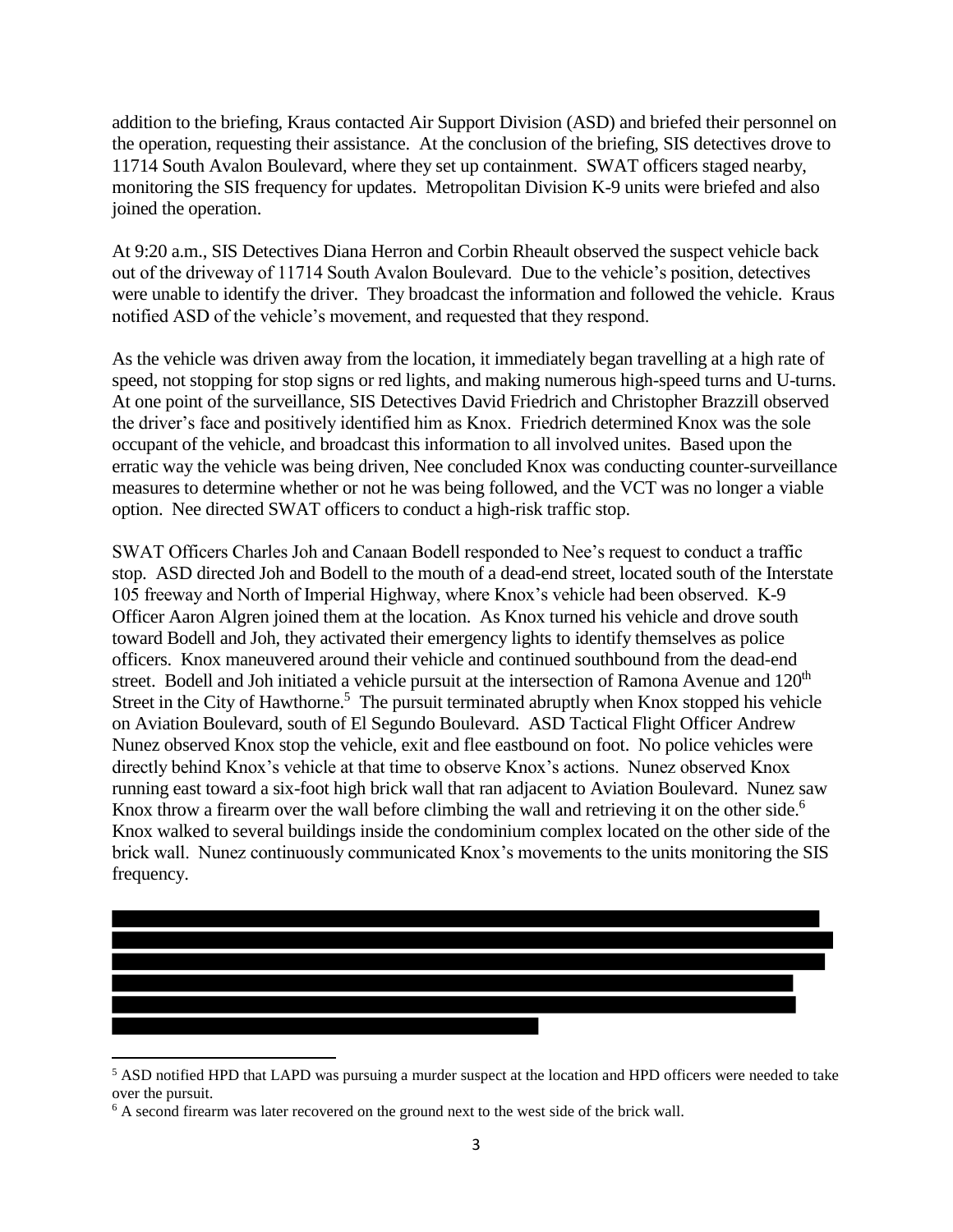. Knox was approximately 50 to 80 yards from the officers

when he suddenly turned south toward them, extended his right arm, pointed a pistol at the officers and fired.





Approximate position of Keortge, Dominguez and Knox at the time of the shooting



 $\overline{a}$ 

<sup>8</sup> William B. captured Keortge pointing his gun in a northerly direction, then holding his right hip and kneeling on one knee until Dominguez came to his aid.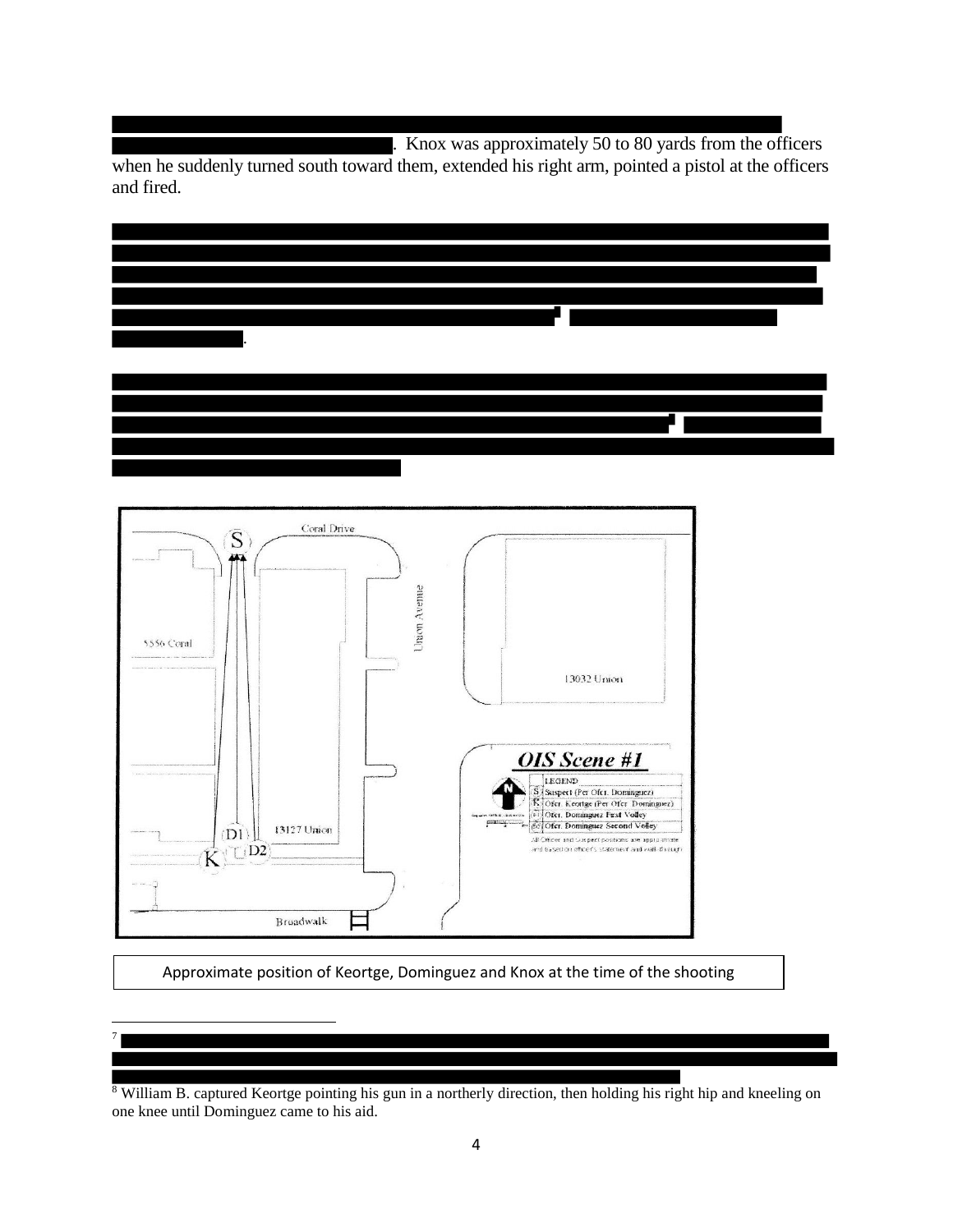Nunez observed Knox on Coral Drive firing a pistol in a southerly direction. Knox then ran west on Coral drive, back toward the brick wall, and north on Mission Avenue. Nunez broadcast Knox's movements to the responding units, including HPD. HPD units drove south from El Segundo Boulevard, through the Isis Avenue gate and west onto Strand. As the HPD officers drove west toward Mission Avenue, Nunez observed Knox walking north with a pistol in his hand on Mission Avenue approaching Strand. Nunez advised the HPD units that Knox was armed with a pistol, and advised the HPD officers traveling west on Strand to stop at Union Avenue and take cover.

HPD Sergeant Larry Grajeda and Officers Anthony Barlin and Matthew Manley responded to Union Avenue and Strand. As Knox reached the middle of the intersection of Mission Avenue and Strand, he fired his pistol four times at Grajeda, Manley and Barlin. Under fire from Knox, Grajeda fired three rounds from his service weapon, Barlin fired three rounds from his service weapon, and Manley fired two rounds from his service weapon.<sup>9</sup>



Approximate position of Grajeda and Knox at the time of the shooting

. Ross parked his vehicle behind

Knox's vehicle. Bodell and Joh were already at the location. Ross and Worrell exited their vehicle and retrieved their rifles from the backseat. Nee and Kraus arrived, and all six officers took cover. . Ross and Worrell looked

northeast of their location and observed a six-foot high brick wall with a pedestrian gate that ran

 $\overline{a}$ 

<sup>9</sup> Grajeda provided a statement to LAPD. HPD conducted their own administrative investigation. No compelled statements from HPD personnel were provided to LAPD. Additionally, Grajeda and Manley's Digital In-Car Video System (DICVS) captured the shooting and were consistent with Grajeda's statements, as was Body-Worn Video (BWV) from all three officers. Knox also posted live-stream video of this shooting on Facebook, which was recovered by investigators.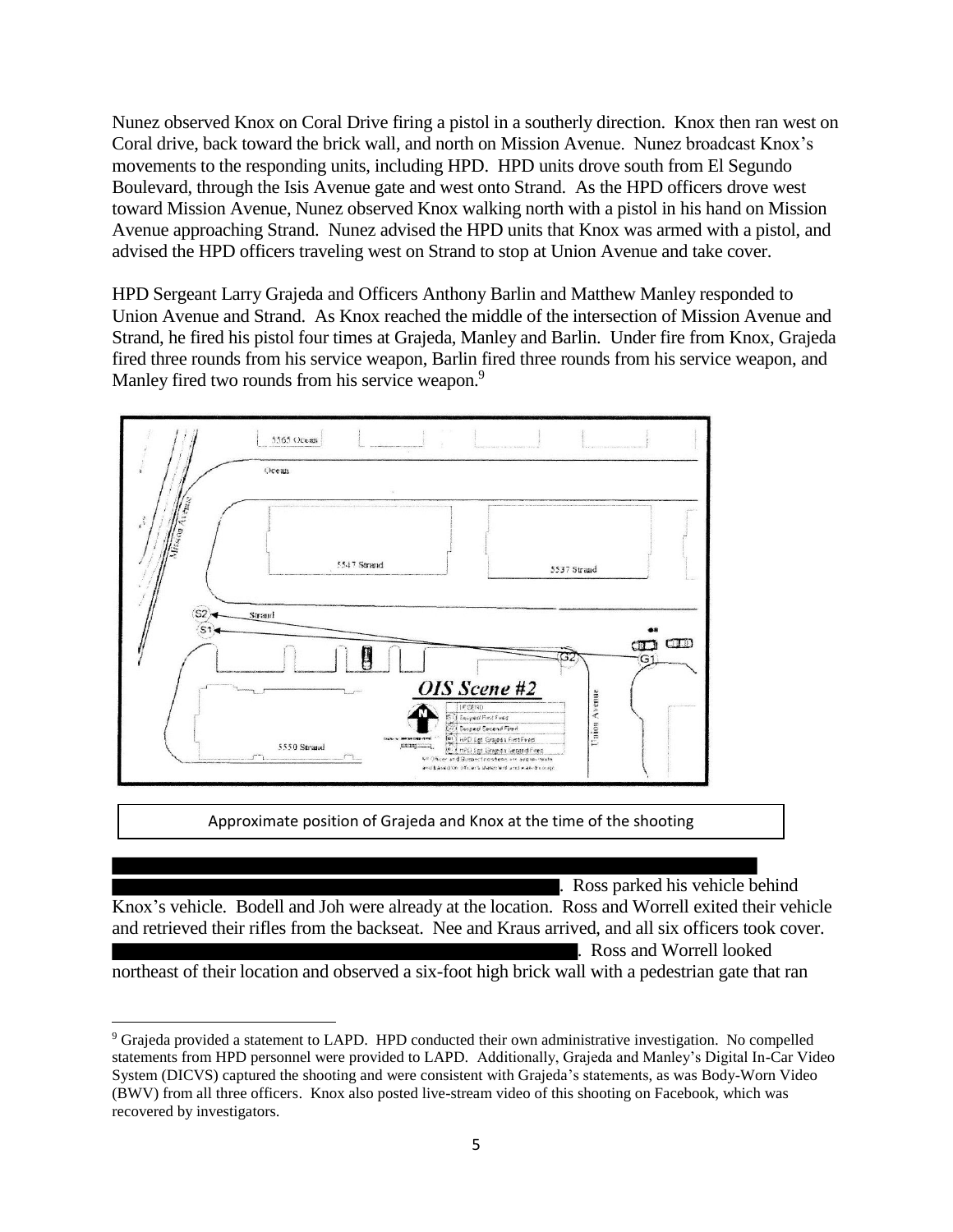adjacent to Aviation Boulevard from El Segundo Boulevard to Boardwalk Avenue. Ross, Worrell, Kraus, Nee, Bodell and Joh moved northeast toward the gate.



<sup>&</sup>lt;sup>10</sup> El Segundo Police Department Officer Brain Slover's DICVS captured this shooting, which was consistent with Ross' statements.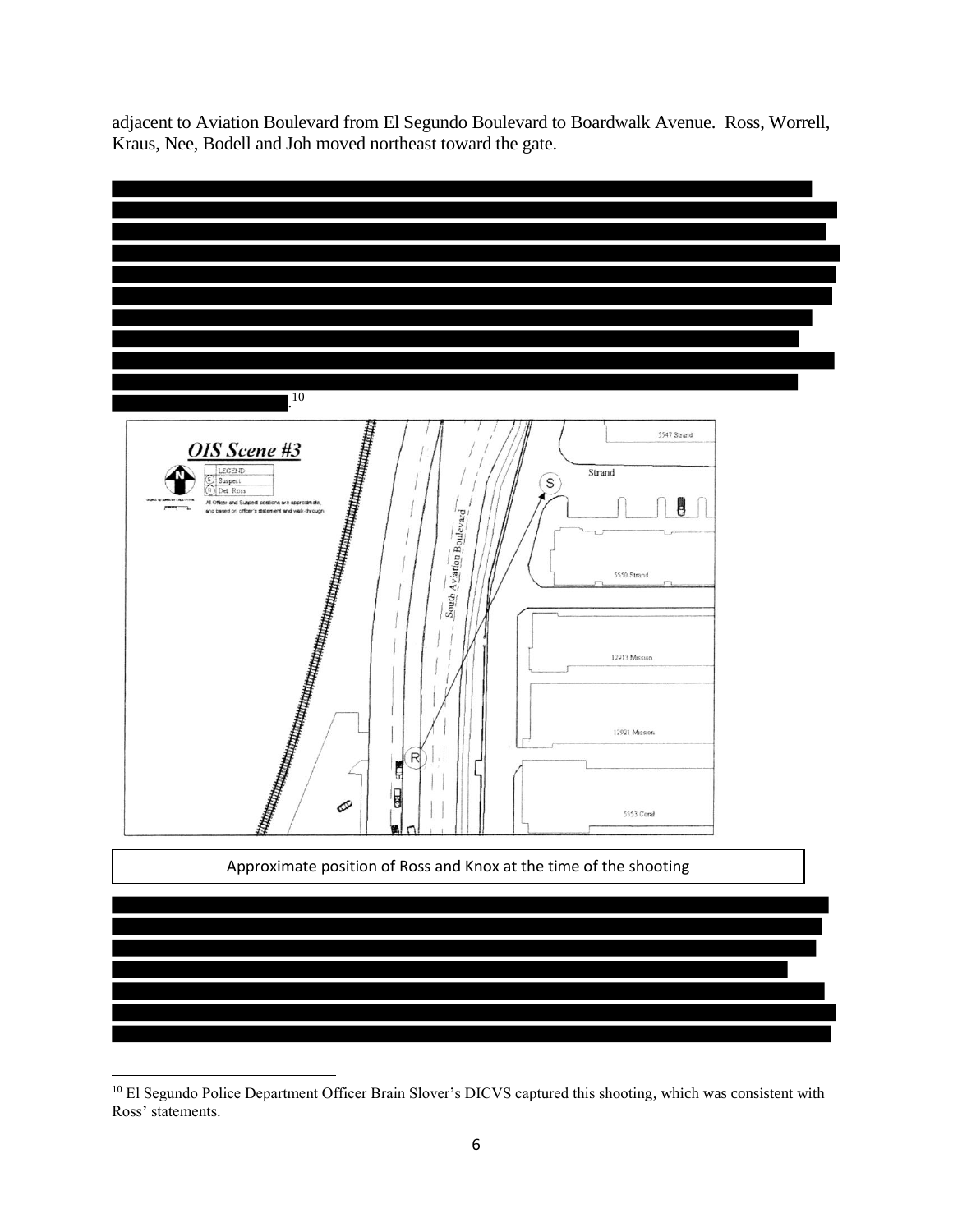

Approximate position of Kraus and Knox at the time of the shooting

Nee made several unsuccessful attempts to open the pedestrian gate. Kraus allowed Nee to use his back as a step, and Nee climbed over the wall and opened it from the other side. Kraus, Ross, Worrell, Bodell and Joh entered through the gate and moved north in the street on Mission Avenue. Nee was initially unable to see Knox on the other side of Strand, but as they got closer to Strand, Nee observed Knox staggering north. Knox eventually sat down on the ground facing south. Nee ordered Knox to lie down on his stomach and place his hands where Nee could see them. Knox initially laid on his stomach with his left hand visible, and his right hand under his chest, but eventually complied and placed his right hand away from his body where it could be seen. Nee approached Knox and handcuffed him. Nee then requested paramedics for Knox. Knox was transported to Harbor UCLA Medical Center

12

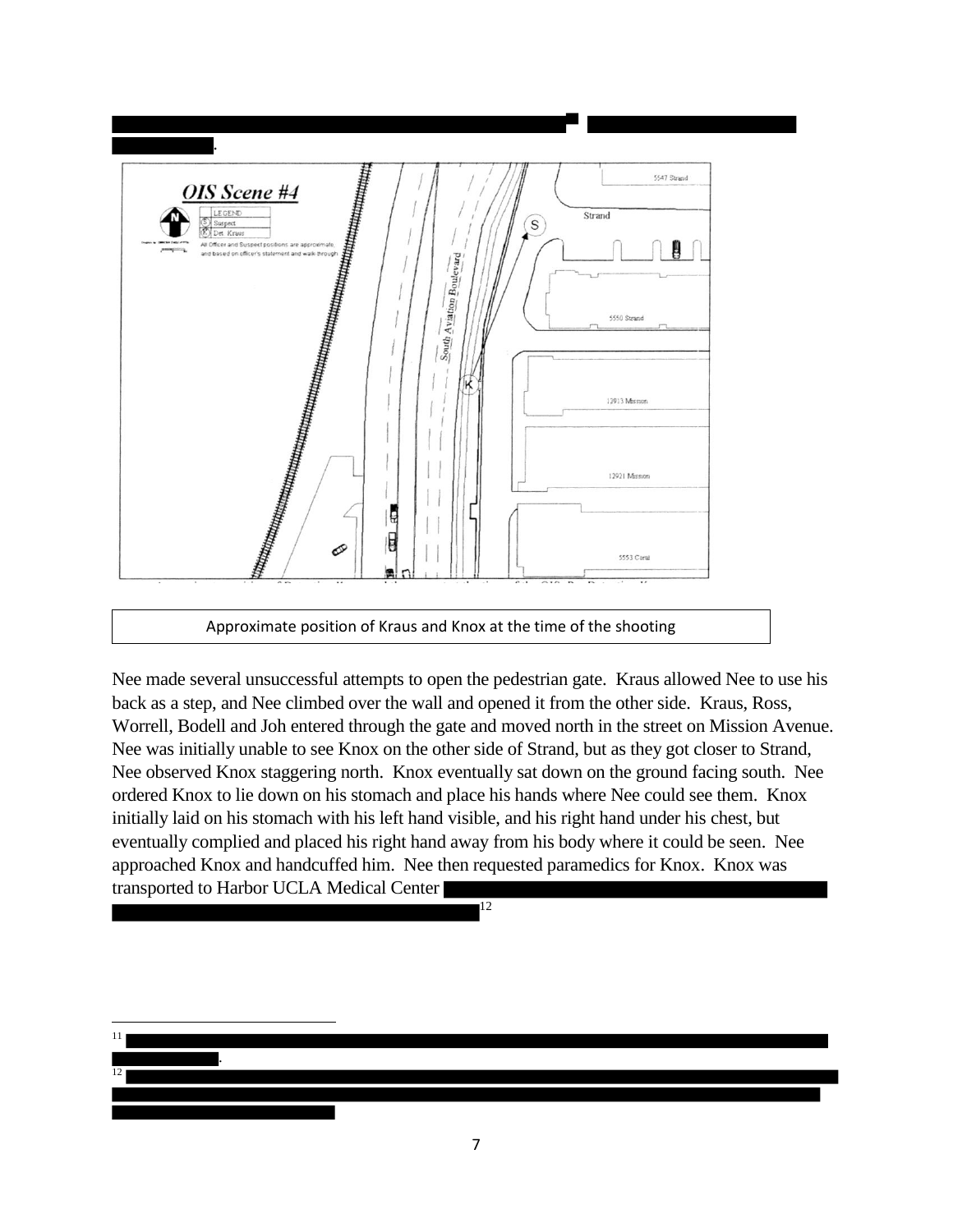A 9mm Luger caliber, Smith & Wesson, model 915 pistol was recovered from the bushes west of 5547 Strand Avenue, Unit  $1<sup>13</sup>$  The muzzle was pointed upward, an extended magazine was seated in the magazine well, the hammer of the pistol was cocked and the safety was off. Seven bullets were in the magazine and one bullet was in the chamber. Subsequent ballistics testing determined that four cartridge casings recovered from the pavement on Strand and Mission Avenue, as well as nine cartridge casings recovered from the pavement on Coral Drive were fired by this weapon.



 $\overline{a}$ 

Pistol recovered from bushes where Knox tossed it while running on Ocean Avenue

A second pistol, a 9mm Luger caliber, Beretta, was recovered in the shrubbery on the west side of the brick wall adjacent to Aviation Boulevard.<sup>14</sup> The pistol was lying on its left side with the muzzle pointing south with the hammer down and the safety on. The pistol's magazine well was empty and no magazines were located at the scene.

<sup>&</sup>lt;sup>13</sup> Nunez observed Knox toss the firearm in these bushes as he ran toward Ocean Avenue after the officer involved shooting.

<sup>&</sup>lt;sup>14</sup> The pistol was recovered in close proximity to the location where Knox jumped over the brick wall. Swabs taken from the pistol were found to contain DNA which matched Knox's profile. A fingerprint lifted from the weapon matched prints in the Automated Fingerprint Identification System belonging to Knox.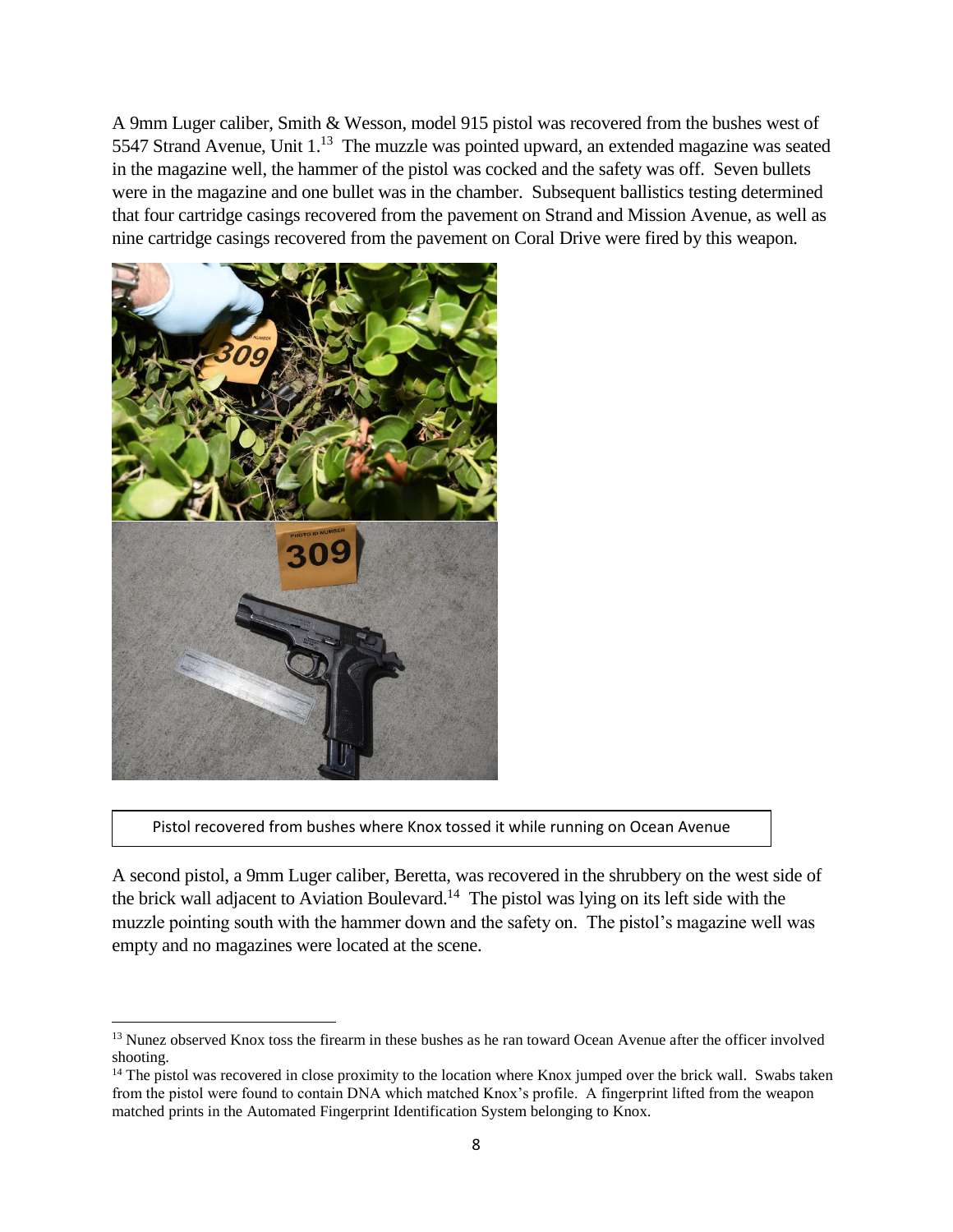

Pistol recovered from shrubbery in close proximity to where Knox jumped over the brick wall

Knox was charged with one count of murder, five counts of attempted murder on a police officer, and five counts of assault on a police officer with a firearm in case number BA458774. That matter is pending trial.

## **LEGAL ANALYSIS**

California law permits the use of deadly force in self-defense or in the defense of others if the person claiming the right of self-defense or the defense of others actually and reasonably believed that he or others were in imminent danger of great bodily injury or death. Penal Code § 197; *People v. Randle* (2005) 35 Cal.4th 987, 994 (overruled on another ground in *People v. Chun* (2009) 45 Cal.4th 1172, 1201); *People v. Humphrey* (1996) 13 Cal.4th 1073, 1082; *see also,* CALCRIM No. 505.

In protecting himself or another, a person may use all the force which he believes reasonably necessary and which would appear to a reasonable person, in the same or similar circumstances, to be necessary to prevent the injury which appears to be imminent. CALCRIM No. 3470. If the person's beliefs were reasonable, the danger does not need to have actually existed. *Id.*

A police officer may use reasonable force to effect an arrest, prevent escape, or overcome resistance of a person the officer believes has committed a crime. Penal Code section 835a. An officer "may use all the force that appears to him to be necessary to overcome all resistance, even to the taking of life; [an officer is justified in taking a life if] the resistance [is] such as appears to the officer likely to inflict great bodily injury upon himself or those acting with him." *People v. Mehserle* (2012) 206 Cal.App.4th 1125, 1146. A killing of a suspect by a law enforcement officer is lawful if it was: (1) committed while performing a legal duty; (2) the killing was necessary to accomplish that duty; and (3) the officer had probable cause to believe that (a) the decedent posed a threat of serious physical harm to the officer or others, or (b) that the decedent had committed a forcible and atrocious crime. CALCRIM No. 507, Penal Code section 196. A forcible and atrocious crime is one which threatens death or serious bodily harm. *Kortum v. Alkire* (1977) 69 Cal.App.3d 325, 333.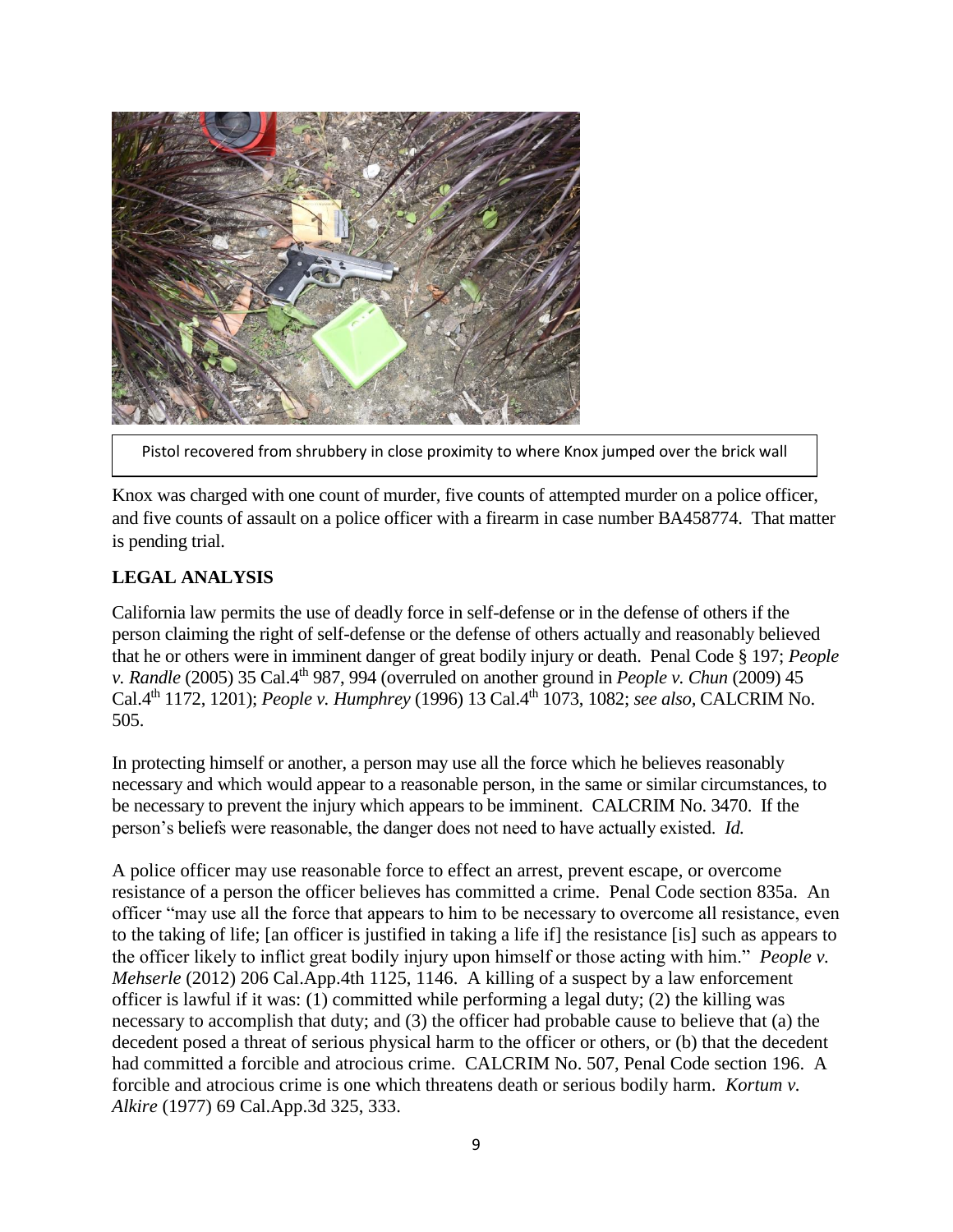An officer has "probable cause" in this context when he knows facts which would "persuade someone of reasonable caution that the other person is going to cause serious physical harm to another." CALCRIM No. 507. When acting under Penal Code section 196, the officer may use only so much force as a reasonable person would find necessary under the circumstances. *People v. Mehserle* (2012) 206 Cal.App.4th 1125, 1147. And he may only resort to deadly force when the resistance of the person being taken into custody "appears to the officer likely to inflict great bodily injury on himself or those acting with him." *Id.* at 1146; quoting *People v. Bond* (1910) 13 Cal.App. 175, 189-190. The prosecution has the burden of proving beyond a reasonable doubt that a killing was not justified. CALCRIM Nos. 505, 507.

"Where the peril is swift and imminent and the necessity for action immediate, the law does not weigh in too nice scales the conduct of the assailed and say he shall not be justified in killing because he might have resorted to other means to secure his safety." *People v. Collins* (1961) 189 Cal.App.2d 575, 589. "The 'reasonableness' of a particular use of force must be judged from the perspective of a reasonable officer on the scene, rather than the 20/20 vision of hindsight….The calculus of reasonableness must embody allowance for the fact that police officers are often forced to make split-second judgments – in circumstances that are tense, uncertain, and rapidly evolving – about the amount of force that is necessary in a particular situation." *Graham v. Connor* (1989) 490 U.S. 386, 396-397.

California law also permits the use of deadly force by police officers when necessary to affect the arrest of a person who has committed a forcible and atrocious felony which threatens death or serious bodily harm. *People v. Ceballos* (1974) 12 Cal.3d 470*.* Forcible and atrocious crimes are those crimes whose character and manner reasonably create a fear of death or serious bodily injury. *Ceballos, supra,* 12 Cal.3d at 479*.* "An officer may use reasonable force to make an arrest, prevent escape or overcome resistance." *Brown v. Ransweiler* (2009) 171 Cal.App.4<sup>th</sup> 516*.* When protecting the public peace, a police officer "is entitled to even greater use of force than might be in the same circumstances required for self-defense." *Id.*

In the instant matter, Knox was the subject of an arrest warrant for murder. All of the involved LAPD officers had been briefed regarding his propensity for violence, and were aware that he was likely armed with a firearm when the pursuit began. Knox drove in a manner consistent with attempting to avert capture, then proceeded to flee from officers on foot into a dense residential area while armed with two firearms.

When Keortge and Dominguez fired their service weapons at Knox, they were under fire from him and justified in doing so in self-defense and defense of each other. When Grajeda, Barlin and Manley encountered Knox, they were also fired upon prior to reasonably returning fire in selfdefense and defense of each other.